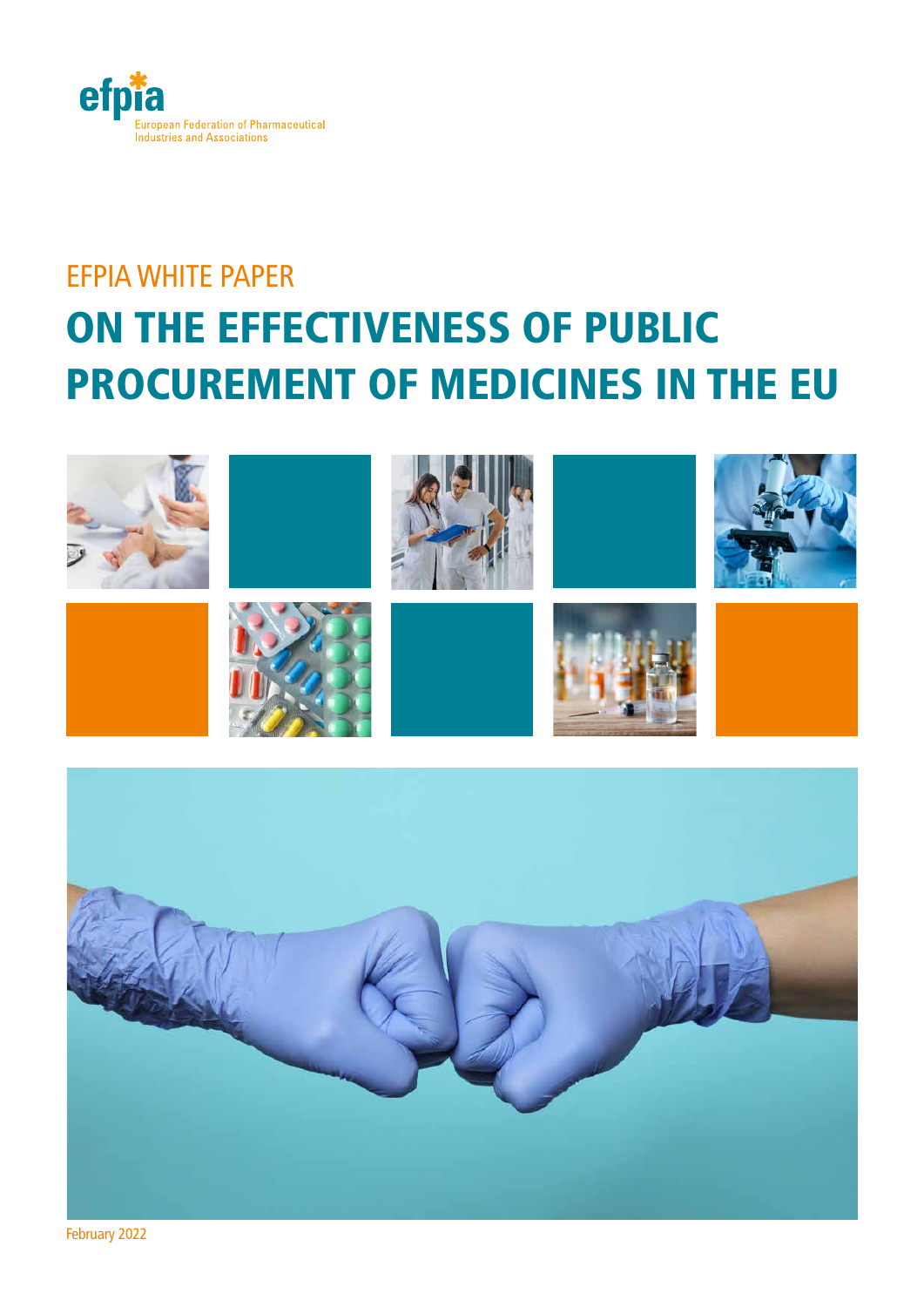## **TABLE OF CONTENTS**

| <b>INTRODUCTION</b>                                                                                                                                                                      | <b>P.3</b>   |
|------------------------------------------------------------------------------------------------------------------------------------------------------------------------------------------|--------------|
| <b>RECOMMENDATIONS ON SUBSTANTIVE GUIDANCE</b>                                                                                                                                           | <b>P.4</b>   |
| KFY TRENDS IDENTIFIED IN THE FEPIA SURVEY                                                                                                                                                | <b>P.5</b>   |
| 1. Lack of clinical staff involvement leads to inadequate design of tender procedures<br>and negative spillover effects                                                                  | P. 5         |
| 1.1. Inaccurate estimation of the necessary quantities of medicines leads to duplication                                                                                                 | P. 5         |
| 1.2. Inappropriate grouping of medicines through unjustified product expansion without a proper<br>assessment of the products' therapeutic equivalence unduly limits prescribers' choice | P. 5         |
| 2. Duplication and lack of adherence to contract duration increase costs and impact supply                                                                                               | <b>P. 7</b>  |
| 3. Use of imbalanced/divergent award criteria increases complexity and costs                                                                                                             | P. 8         |
| 4. Increased recourse to 'price only' awards threatens supply sustainability that is further<br>compounded when combined with 'winner takes all' awards                                  | P. 9         |
| 5. Transparency of awards should not threaten price confidentiality                                                                                                                      | P. 11        |
| 6. Imbalanced contractual terms, insufficient tender lead time between award of contract<br>and expected deliveries with no concomitant offtake obligations                              | P. 12        |
| 7. Complex cross-border joint procurement procedures compounds the challenges identified                                                                                                 | P. 14        |
| <b>CALL FOR THE ADOPTION OF BEST PRACTICE GUIDANCE FOR EFFECTIVE PROCUREMENT</b>                                                                                                         | <b>P. 15</b> |
| <b>ANNEX 1: OVERVIEW OF THE EU PUBLIC PROCUREMENT FRAMEWORK</b>                                                                                                                          | P. 16        |
| <b>ANNEX 2: OVERVIEW OF KEY SURVEY FINDINGS</b>                                                                                                                                          | <b>P. 17</b> |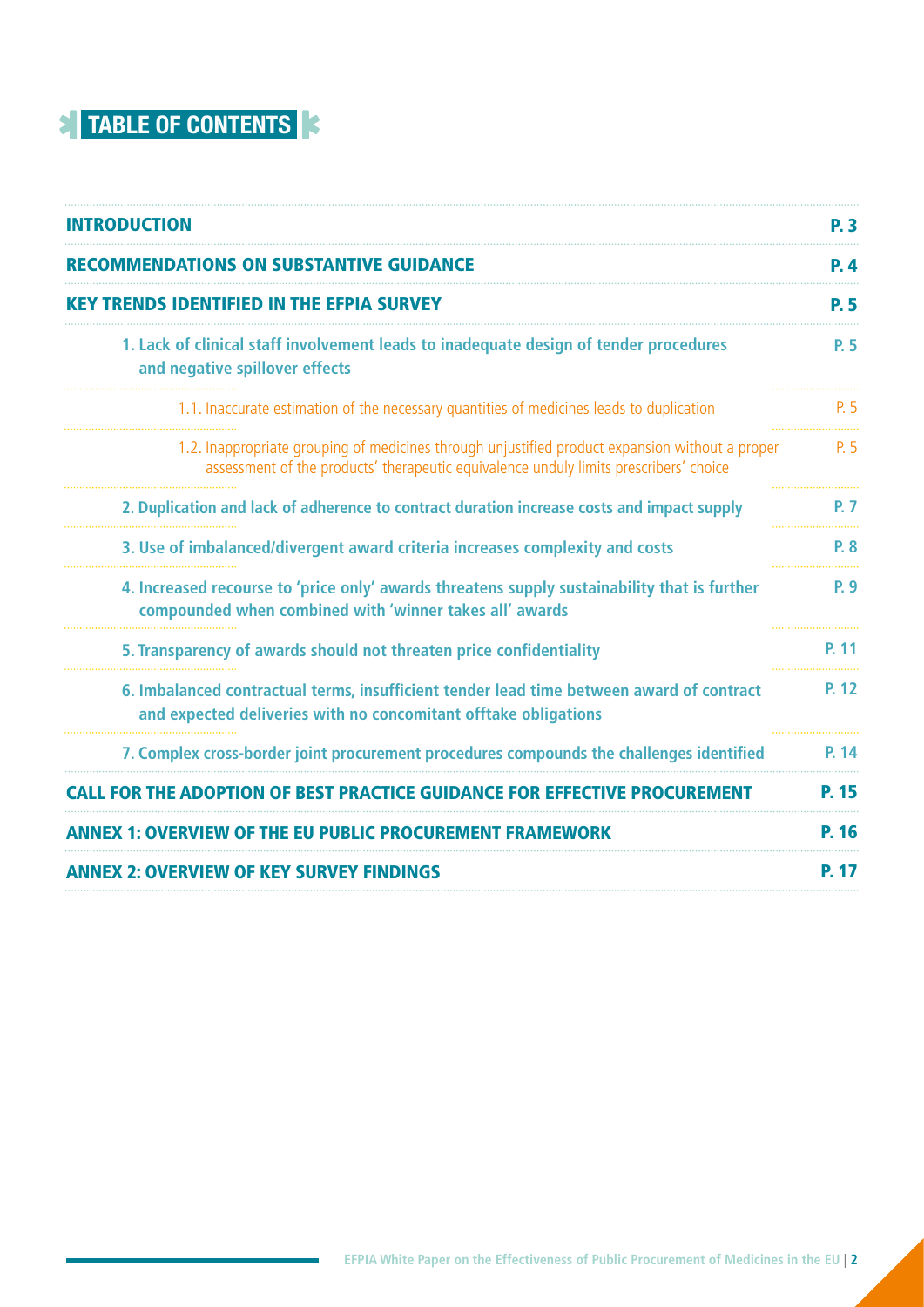### <span id="page-2-0"></span>**EXTINTRODUCTION**

Recourse to the public procurement of medicines has increased in recent years as payers across the EU struggle to balance constrained healthcare budgets and increasing demand. Yet the practical application of the procurement rules varies widely across EU Member States in ways that are not always aligned, effective, or compliant with the spirit or the letter of the core provisions of Directive 2014/24/EU.<sup>1</sup>

The Commission's recent Report on implementation and best practices of national procurement policies in the Internal Market ("Implementation Report"), the first official reporting exercise on the implementation of the Directive, concludes that there is much room for improvement.<sup>2</sup> It calls for better quantitative reporting on procurement at national level, and for more stringent implementation of strategic procurement considerations to support an inclusive recovery and socio-economic resilience.

Many of the Implementation Report's key findings are validated by market feedback from a recent EFPIA survey on national tendering practices across the EU and the UK.<sup>3</sup> The survey highlights seven of the most evident anomalies that are harming competition and potentially harming patients (as illustrated in the chart at [Annex 2](#page-16-0)).

In addition, the COVID-19 pandemic has generated renewed interest in cross-border joint procurement in the healthcare sector. Complex cross-border procedures come with increased challenges that exacerbate the negative trends identified. They should be limited to emergency situations that pose serious threats to health and structured so as to avoid duplication and stockpiling at national level.

This White Paper is a sector-specific contribution to the broader debate on the efficacy of the EU procurement rules in the context of the EU's resilience and growth goals. Against this background, EFPIA calls for the Commission to elaborate and promote best practice guidance on the basis of Article 168 TFEU4 to ensure that procurement procedures, including joint procurement, deliver high quality medicines for patients in the right quantities, and at the right time.

It is hoped that the promulgation of best practice guidance will not only improve formal public procurement procedures, but also influence informal tendering processes that are increasingly employed outside the confines of Directive 2014/24/EU.5

Providing suppliers with sufficient predictability across the design and implementation of tender processes is important both in the short-term to enable accurate forecasting of demand volumes, but also in the longer term to foster the necessary investments in manufacturing and innovation.



<sup>1</sup> Directive 2014/24/EU [\(here\)](https://eur-lex.europa.eu/legal-content/EN/TXT/?uri=CELEX:02014L0024-20200101) of the European Parliament and of the Council in respect of the thresholds for public supply, service and works contracts, and design contests (as amended, latest con-solidated version). An overview of the EU Public Procurement Framework is provided in [Annex 1](#page-15-0) below for additional context for non-specialist readers. Public procurement mainly concerns hospital medicines and vaccines. Whilst the findings in this Paper are generally relevant to vaccine procurement, there are some specificities that may warrant a more tailored approach. For more details, see Vaccines Europe's Position Paper on Joint Procurement of Vaccines in Europe ([here\)](https://www.vaccineseurope.eu/news/position-papers/vaccines-europes-position-on-joint-procurement-of-vaccines-in-europe) and its Position Paper on Recommendations to improve tendering practices of vaccines in EU Member States ([here\)](https://www.vaccineseurope.eu/news/position-papers/recommendations-to-improve-tendering-practices-of-vaccines-in-eu-member-states) 2 "Implementation Report", COM(2021) 245 final [\(here\)](https://www.vaccineseurope.eu/news/position-papers/recommendations-to-improve-tendering-practices-of-vaccines-in-eu-member-states), 20 May 2021.

<sup>3</sup> The survey was carried out between November 2020 and January 2021 with the support of Baker McKenzie to ensure the protection of confidentiality. 13 member companies as well as EFPIA member associations in 18 countries responded to the survey.

<sup>4</sup> In ensuring a high level of human health protection, Article 168(2) empowers the Commission to assist Member States coordinate their policies including through "…initiatives aiming at the establishment of guidelines and indicators, the organisation of exchange of best practice, and the preparation of the necessary elements for periodic monitoring and evaluation."

<sup>5</sup> Some countries, Germany and the Netherlands in particular, employ tenders in the retail market, mainly in the off-patent market segment. Some actors in the retail market, such as sick funds, are not subject to EU procurement rules. Even where they do qualify as 'contracting authorities', the contracts they award are not 'public contracts' within the meaning of the Directive (they may not involve procurement as such, but are rather aimed at identifying a preferred product). These entities run some form of competition for contracts that do not meet the standards of EU public procurement. While the law may not require formal EU procurement procedures in these situations, it would nonetheless be appropriate for these actors to follow general best practice tender principles, ensuring transparency and equal treatment in line with accepted EU procurement standards.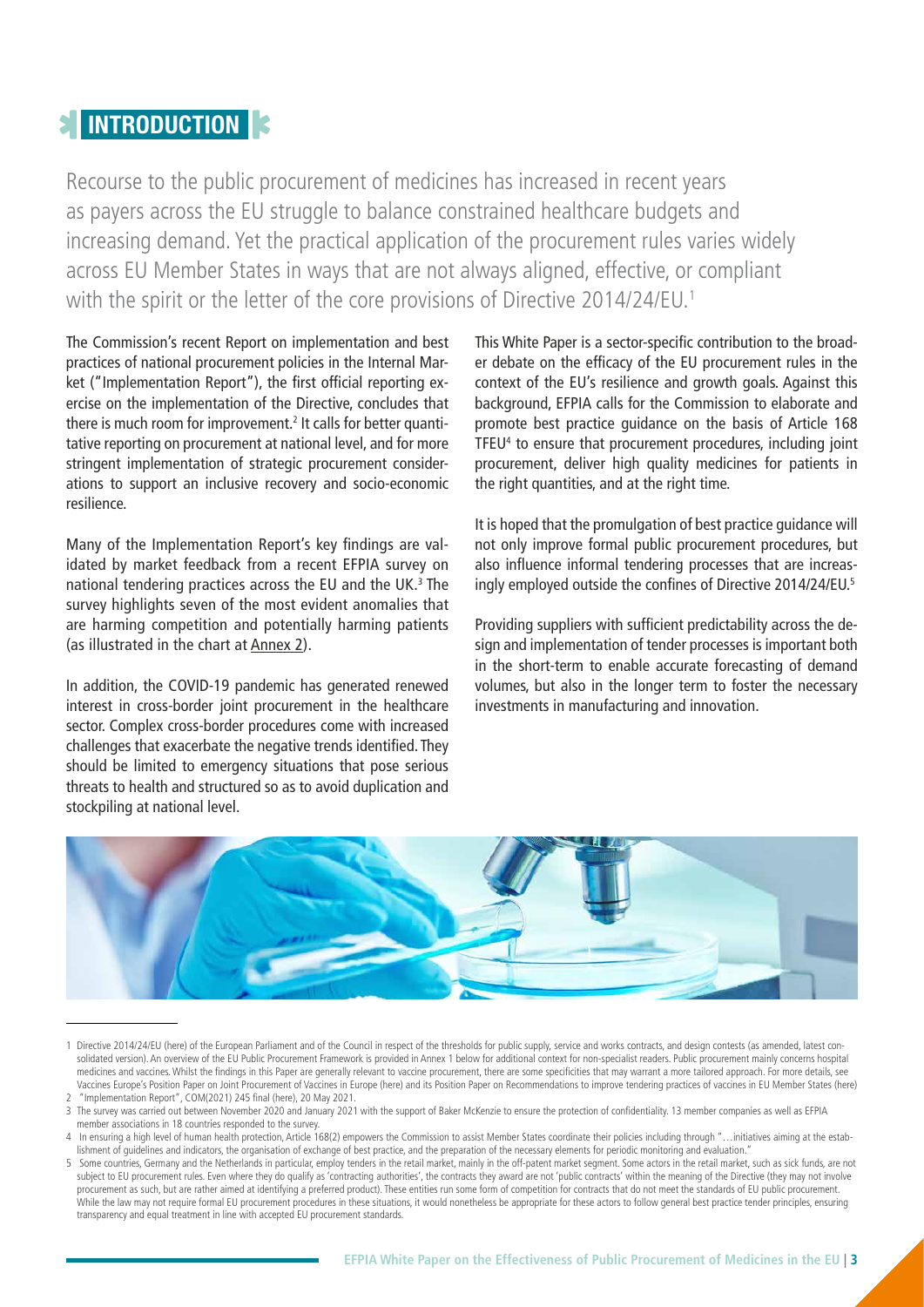### <span id="page-3-0"></span>**RECOMMENDATIONS ON SUBSTANTIVE GUIDANCE**

Member States and contracting authorities should be encouraged to formally provide for **increased input from clinical experts** in designing and reviewing tender procedures. That will improve security of supply, lead to greater efficiencies, and ensure the availability of a sufficiently broad choice of alternative medicines. 1

Tenders should **group only those contract products that are fully interchangeable** and of therapeutic equivalence, thereby preserving the autonomy of the physician to choose the most appropriate treatment option and allowing continuation of treatment on which the patient is stable. 2

3

7

8

9

10

Contracting authorities should take adequate **measures to avoid, and at the very least mitigate, the impact of tender duplication**. Greater involvement of clinical experts and likely bidders at the design stage of the tender can reduce the risks of inaccurate volume forecasts, or delays due to unclear tender requirements, which are the main causes for duplicative procedures. Where duplication cannot be avoided, steps should be taken to minimise disruption, for example, by allowing for existing terms to be amended rather than automatically cancelled.

Tenders should **reward quality and promote innovation** by ensuring that awards are **based on the best price-quality ratio**, including an appropriate mix and weighting of qualitative selection and award criteria (such as the quality of the products, the services infrastructure associated with the product, including environmental objectives and supply chain security, among others). 4

**Increased transparency** about how criteria are determined, how awards are determined, and whether successful tenderers were actually awarded the anticipated volumes would build confidence and improve short and long-term supply sustainability. 5

Tender procedures should **avoid 'price-only' and 'winner takes all' awards** and any combination of both. 6

Procurement processes should **guarantee supply volumes and fair competition by using effective multi-awardee framework contracts** that encourage the long-term presence of numerous suppliers on the market.

Member States and contracting authorities should **respect the confidentiality of pricing** throughout the procurement process and at different levels (national, regional, local) to ensure long-term sustainability in accordance with Article 21 of the Directive.

**Avoid imbalanced contractual terms** that unduly penalise suppliers or impose heavy costs on them **without concomitant offtake obligations**, to ensure sustainable competitive markets. Contract terms must be respected: arbitrary early terminations for short-term cost savings undermine trust and supply sustainability.

The aggregation of demand and stockpiling requirements are particularly onerous in cross-border joint procurement. Lessons learnt from the pandemic should be reflected in guidance to **avoid compounding supply constraints in periods of high demand**.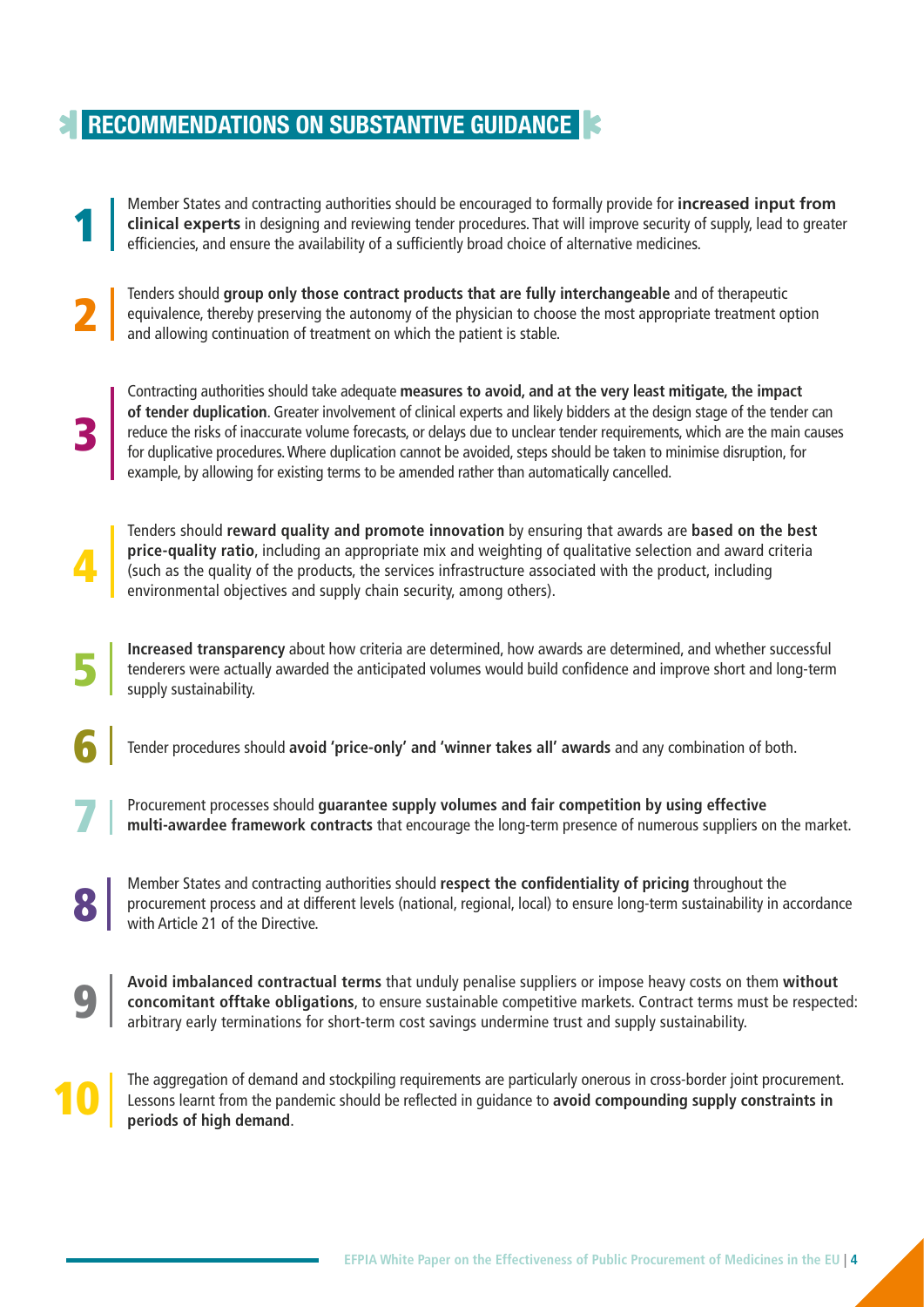### <span id="page-4-0"></span>**KEY TRENDS IDENTIFIED IN THE EFPIA SURVEY**



Lack of clinical staff involvement leads to inadequate design of tender procedures and negative spillover effects

The Commission's May 2021 Implementation Report identifies the difficulties contracting authorities face in formulating proper and meaningful quality criteria, as well as the lack of adequate prior market research that results in unrealistic or outdated specifications.

In the context of pharmaceutical tenders, not only is the patient voice absent from procurement decisions, but the lack of involvement of experienced clinical staff at the stage of the preparation of the tender has also been identified as a significant problem.6

This absence is felt throughout the process at the stages of: market scanning/consultation; assessing therapeutic equivalence of different medicines; mapping clinical needs (therapeutic but also volumes required); and the translation of these various factors into clear, relevant and objective tender specifications and award criteria.

This major flaw has the potential to impact not only prescribers' clinical choice and patient access to the best medicines, but also producers' ability and incentives to participate in tenders. These negative spillover effects are often a result of inaccurate estimates of the volumes required and the inappropriate grouping of medicines in tender procedures, as discussed below.

#### 1.1. Inaccurate estimation of the necessary quantities of medicines leads to duplication

On numerous occasions, tenders organised without prior consultation of hospital pharmacists have led to inaccurate volume estimates that fall far below the actual needs of the local hospitals. This pushes local hospitals to organise separate short-term tenders, putting at risk patient access to medicines and causing unnecessary duplication of time and resources at supplier level. In relation to some regional tenders in Italy, suppliers have had to respond to multiple tenders for the same product in a short period of time (2 to 3 times in one year alone).

1.2. Inappropriate grouping of medicines through unjustified product expansion without a proper assessment of the products' therapeutic equivalence unduly limits prescribers' choice

Grouping of medicines should not lead to tendering across an entire therapeutic area because this unduly limits prescribers' choice of treatment in the best interests of their patients. Treatment decisions should be the result of an informed discussion between patient and prescriber based on the safety and efficacy of the medicine and the value that it offers.



<sup>6</sup> The Expert Panel on Effective Ways of Investing in Health (EXPH) in its Opinion on Public procurement in healthcare systems, 28 April 2021 (Recommendations 1.3 and 3), emphasizes the need to involve healthcare experts, including patients, to achieve more effective and quality-based procurement of medicines.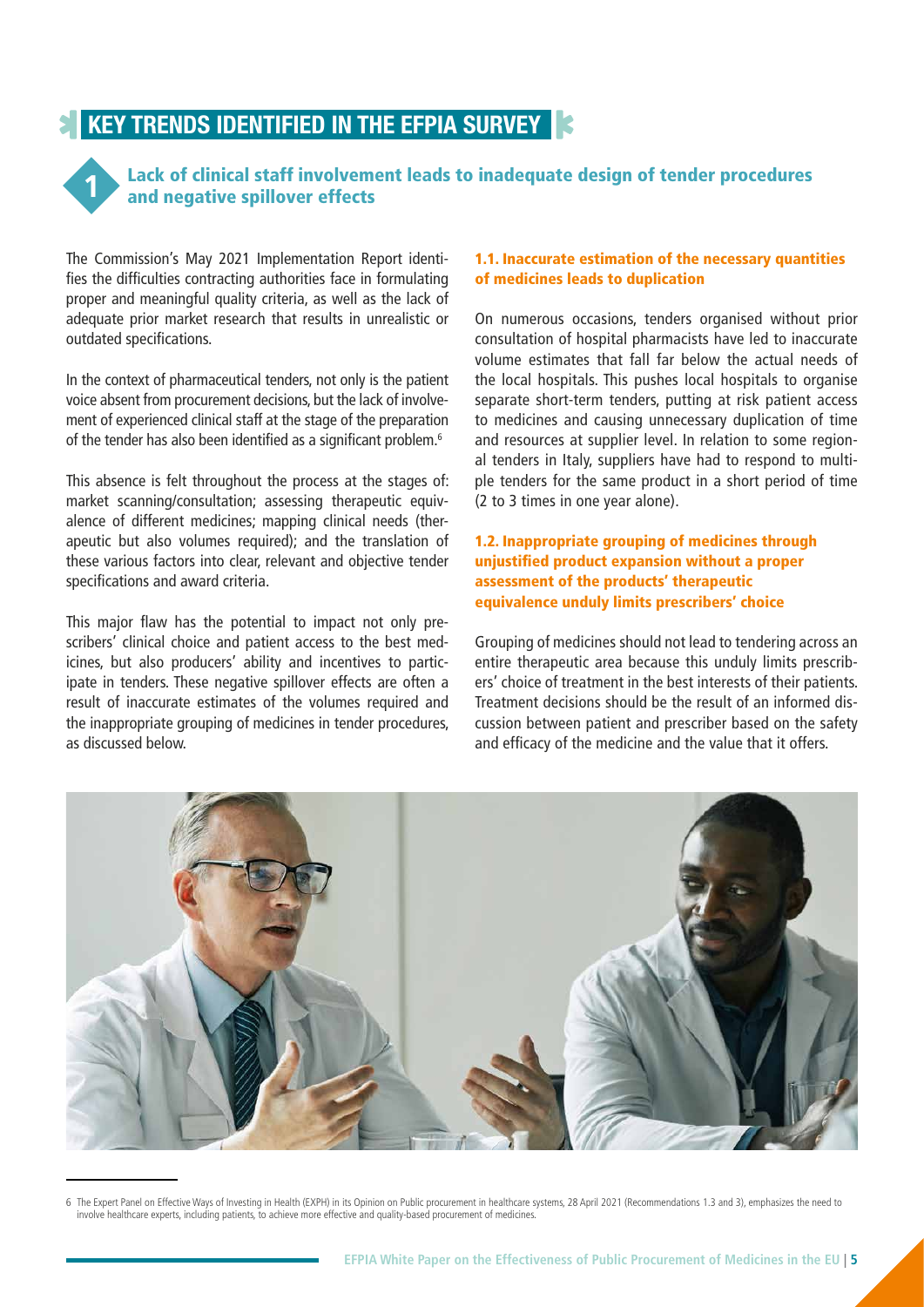

#### CASE STUDY: NATIONAL HEALTH SERVICE ENGLAND (NHSE) GROUPING OF DIRECT ORAL ANTICOAGULANTS (DOAC) INFLUENCING PRESCRIBERS' CHOICE

In 2020, NHSE launched a tender for the supply of DOACs for the period May to December 2020 in order to switch 200,000 patients from warfarin to DOACs. The tender grouped all DOACs which were on-patent and selected only two of them.

Accompanying guidance encouraged clinicians to prescribe the product with the lowest acquisition cost where more than one product was available for the indication, thereby prioritising cost over the physician's freedom to choose the most suitable therapeutic option for individual patients.

In Italy, there are examples of tenders based on ATC4 in at least two therapeutic categories: epoietins and G-CSF (Granulocyte colony-stimulating factor). Several tenders were based on the therapeutic class equivalence, but only one API (an originator or biosimilar) was ultimately awarded the tender based on the lowest-price criterion. Despite numerous appeals, this approach is now well-established.

A number of other questionable practices have also been observed in Norway and Sweden in particular, including:

- **Indication tendering:** different innovative medicines are grouped together in the same tender (Norway, Sweden),<sup>7</sup>
- **Tender groups:** different innovative medicines with an approved indication plus one product with a non-approved label are grouped together (Norway, Sweden),
- **Compounding/vial splitting:** the basis for the tender makes mention of splitting the products (Norway).

Any grouping of biologics and biosimilars must entail a thorough assessment of the products' therapeutic equivalence and allow for competition between 'like for like' products. In some cases, different on-patent molecules with equivalent indications have been included in the same tender process as referenced products and their biosimilars. In any specific tender, lots should only include the referenced medicinal product and the referencing biosimilar.8

Widening the group to include a non-referenced product,<sup>9</sup> and/ or products with different dosing schedules and/or routes of administration, may lead to competition between non-equivalent products, negatively impacting therapeutic efficacy and individual patient outcomes.



#### AN EXAMPLE OF GOOD PRACTICE: SPAIN - GROUPING OF BIOLOGICS/BIOSIMILARS OR MEDICINE/GENERIC AT ATC 5 LEVEL ONLY

Lots in public procurement processes are based on the API (ATC 5) which means that the reference groups for each lot only include the referenced branded biologic and its corresponding biosimilar(s) with the same administration mechanism. The same approach applies for chemically synthesised medicines, grouping the original medicine and its generics.

Recent examples include procurement for infliximab, where other TNF-inhibitor biologics were not included in the lot, and the procurement for atorvastatin which excluded other statins such as pitavastatin or simvastatin. This approach has the merit of preserving a range of treatment options available to patients.

Similarly, the Italian law requiring multi-awardee framework contracts for the procurement of off-patent biologics provides that, where the referenced branded biologic and its corresponding biosimilar(s) are based on the same API (ATC 5), and have the same dosage and route of administration, they must be grouped in the same lot. Whilst Italian law also allows for direct competition between chemically synthesised medicines based on different APIs, their inclusion in the same lot is subject to the Italian Medicine Agency's prior assessment of the products' therapeutic equivalence - another example of good practice.

<sup>7</sup> In tenders in the Nordics and in Hungary, several different molecules (infliximab, adalimumab and etanercept) have been included in the same tender where the cheapest product wins the contract and only one molecule is subsequently available. Their indications are not identical and the products do not have the same positioning in therapeutic guidelines, severely limiting treatment choice. The same phenomenon has been observed in relation to tenders involving patented products Vectibix (panitumumab) and Erbitux (cetuximab) that treat colorectal cancer. Their precise indications vary as do their administration profiles which have a direct impact on patient convenience, adherence and cost of administration.

<sup>8</sup> This refers to the original patented product in relation to which exclusivity has expired and the product has been categorised as referenced for the purposes of biosimilar products granted regulatory approval, demonstrating similarity to the referenced product in terms of quality characteristics, biological activity, safety and efficacy.

<sup>9</sup> This refers to the original product which has not been categorised as referenced, or which may have been referenced but the referencing biosimilar has not been launched; or to a different molecule with equivalent indications that is still subject to market exclusivity.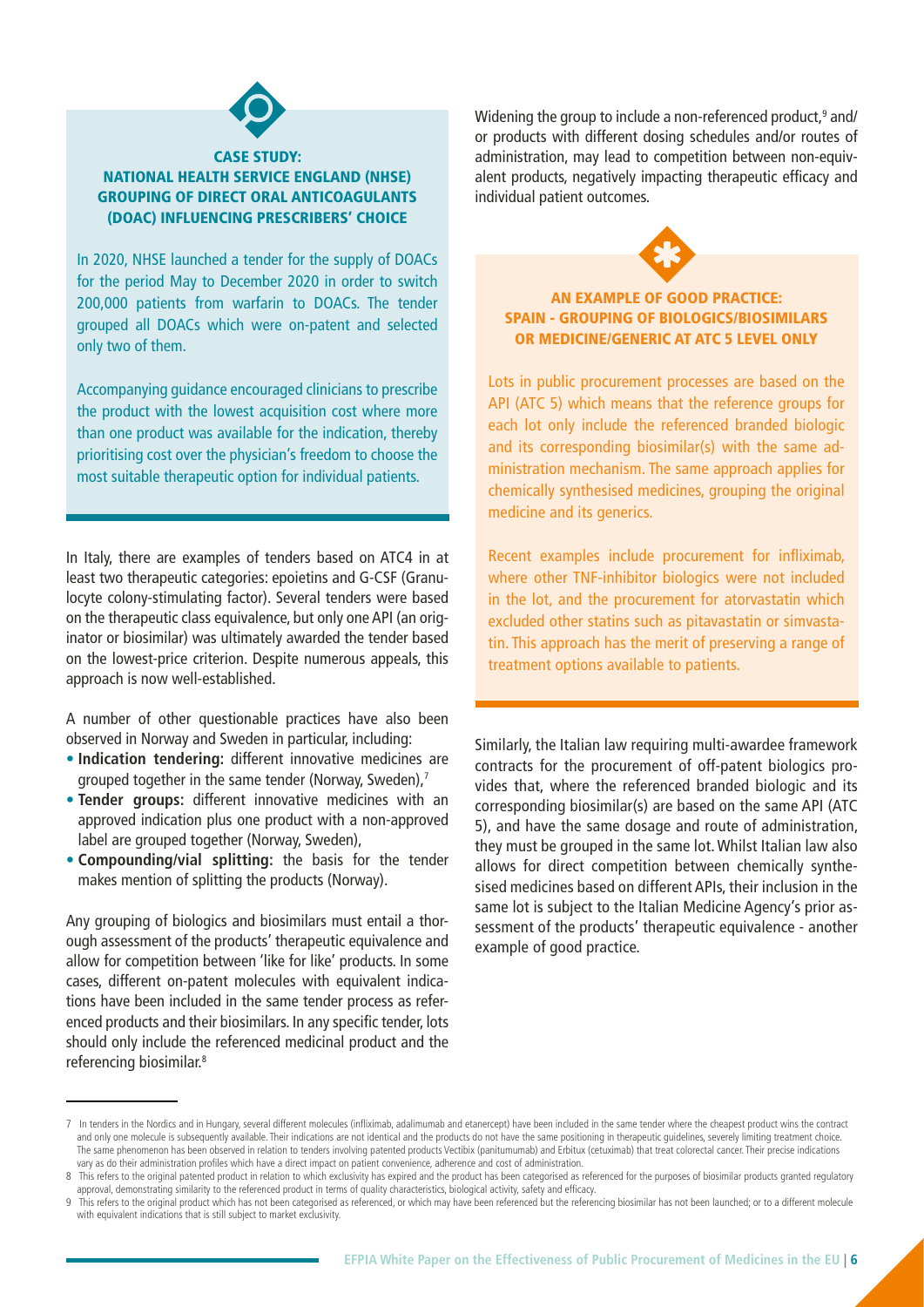<span id="page-6-0"></span>

#### Duplication and lack of adherence to contract duration increase costs and impact supply

There has been an increase in unnecessarily duplicative tendering processes with direct individual negotiations taking place at the level of local/regional hospitals or sick funds following an initial national tender process. The added bureaucracy is inefficient, creates uncertainty, and puts further strain on margins that may lead to suppliers pulling out of the market.

There are numerous drivers of this phenomenon. For example, prolonged delays in regional tendering processes, that can run into years in the case of biosimilar tenders (in Spain for instance), means that rather than waiting for the outcome, hospitals open individual negotiations with suppliers. Once the regional tender eventually does open, the hospitals continue with their chosen supplier, regardless of who is ultimately awarded the tender.



#### CASE STUDY: THE EFFECTS OF TENDER PROCEDURES LAUNCHED FOR SAME PRODUCT AND SAME PERIOD BY A REGIONAL HEALTH AUTHORITY AND LOCAL HOSPITALS IN ITALY

A regional authority organised a multi-lot tender in December 2020 for several products. Each lot was awarded to a single supplier based on the lowest price offered. Compounded by a 4-5 month delay between the call for tender and the actual award, and exacerbated by a failure to adequately estimate volumes needed, several local hospitals issued simultaneous tenders for some of the same products covering the same contract period. Duplication at the levels of supply and demand, and related implementation problems due to divergent contractual terms, necessitated inefficient stockpiling by suppliers.

This issue has been especially acute in the context of the June 2020 ICU-medicines joint procurement where significant delays pushed Member States to organise their own procurement procedures on top of the EU-led joint procurement. Learning from that experience, further work is required to ensure that future complex cross-border tenders are more efficient and effective.

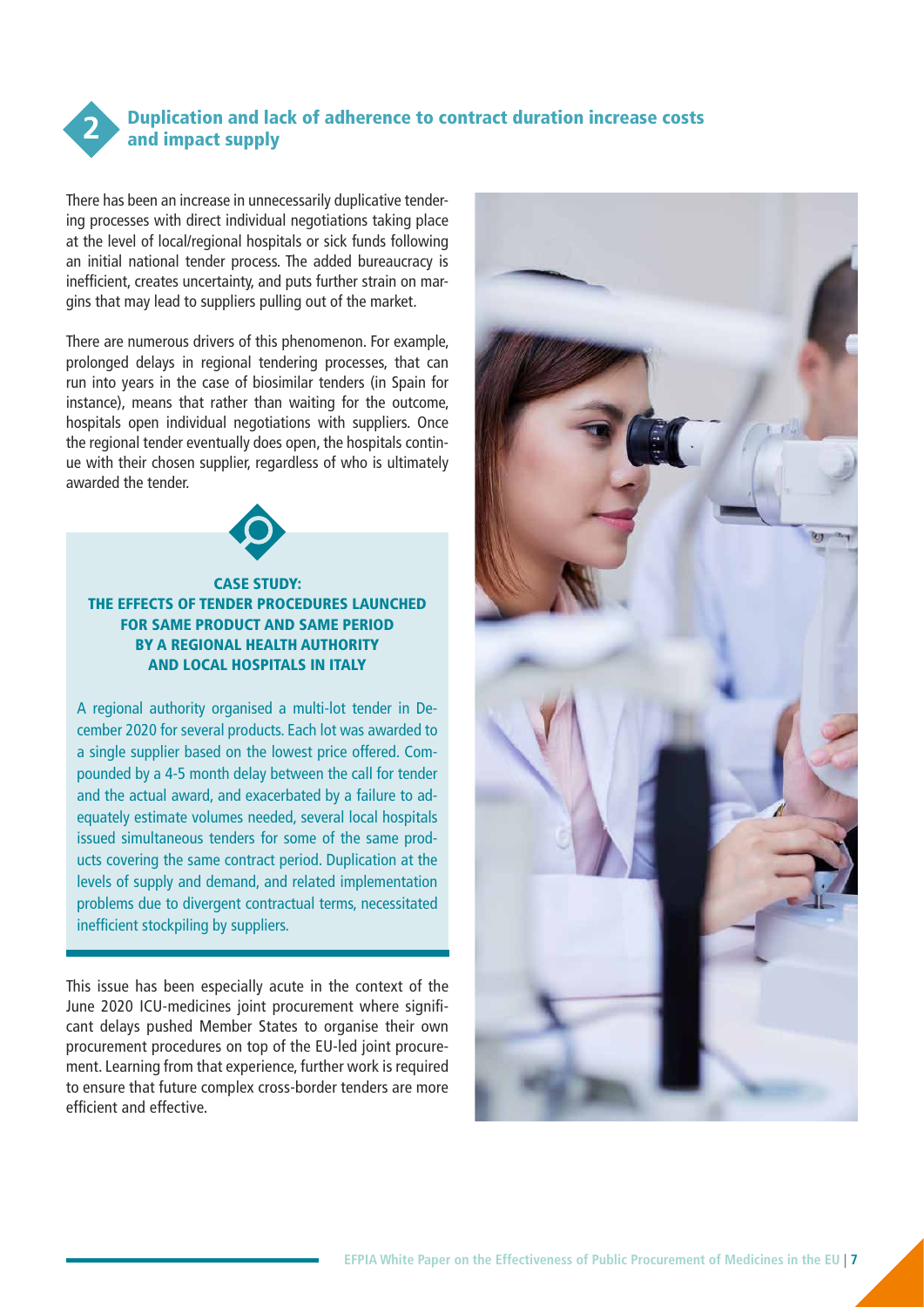<span id="page-7-0"></span>

The Commission's Implementation Report (cited above), identifies the following patterns in the limited data made available to it:

- use of shortest possible deadlines for submitting tenders or requests to participate, and short deadlines for contract execution;
- imposing too many selection criteria or not imposing any at all.

EFPIA's survey validates these general findings that have the potential to cause significant problems which, in the pharmaceutical sector, have implications for patients' health outcomes. In addition, although contracting authorities increasingly include non-price qualitative criteria (innovation, security of supply safeguards, etc.), the 'lowest price' criterion is still widespread contrary to the preferred best price-quality ratio. The scoring of the award criteria should avoid mechanistic outcomes that do not allow a holistic price-quality assessment.

It is problematic when increased recourse to technical requirements (such as hospital data aggregation demands going beyond serialization requirements allowing for tracking and identification of medicines in the supply chain), and environmental requirements (such as recent announcements in Norway<sup>10</sup> and Denmark<sup>11</sup>) are used merely as a selection criteria and have no impact on the qualitative assessment of the tender.

The increased focus on environmental requirements in tender specifications is in line with the EU's goals to procure goods and services in a sustainable and environment-friendly manner (Green Public Procurement, GPP). The Commission's May 2021 Implementing Report recognises the challenges Member States encounter in the implementation of GPP (including the lack of any legal obligation to use GPP, the lack of data on the economic benefits and effectiveness of applying GPP, the lack of specific knowledge and skills at contracting authorities). Beyond these general issues, it is imperative to ensure that environmental criteria in the context of pharmaceutical tenders neither impede patients' access to innovative drugs nor restrict choice for prescribers. Nor should they disproportionally further compound the administrative complexity of procurement.

In Finland and Sweden, hospitals are requesting 2D matrix codes beyond EMA requirements, including GTIN, lot and expiry data for primary packages, for closed-loop medication administration ("CLMA"), machine reading of medical administration, and increased traceability. Currently, there is no generally binding guidance on these sorts of requirements (although the Pharmaceuticals Information Center has worked together with some of the customers and other Nordic contracting authorities).

The burgeoning of many types of technical requirements, sometimes at the level of a single hospital purchasing group, leads to market fragmentation and increases costs across the system. It points to a broader need for increased transparency about how criteria are determined, how awards are determined, and whether successful tenderers are actually awarded the anticipated volumes.



10 See announcement on new environmental policy in Norway at <mark>[Sykehusinnkjøp med revidert miljøpolicy - Sykehusinnkjøp \(sykehusinnkjop.no\)](https://sykehusinnkjop.no/nyheter/sykehusinnkjop-med-revidert-miljopolicy).</mark><br>11 See announcement on new environmental policy in Denmark at <mark>https://amgros.dk/</mark>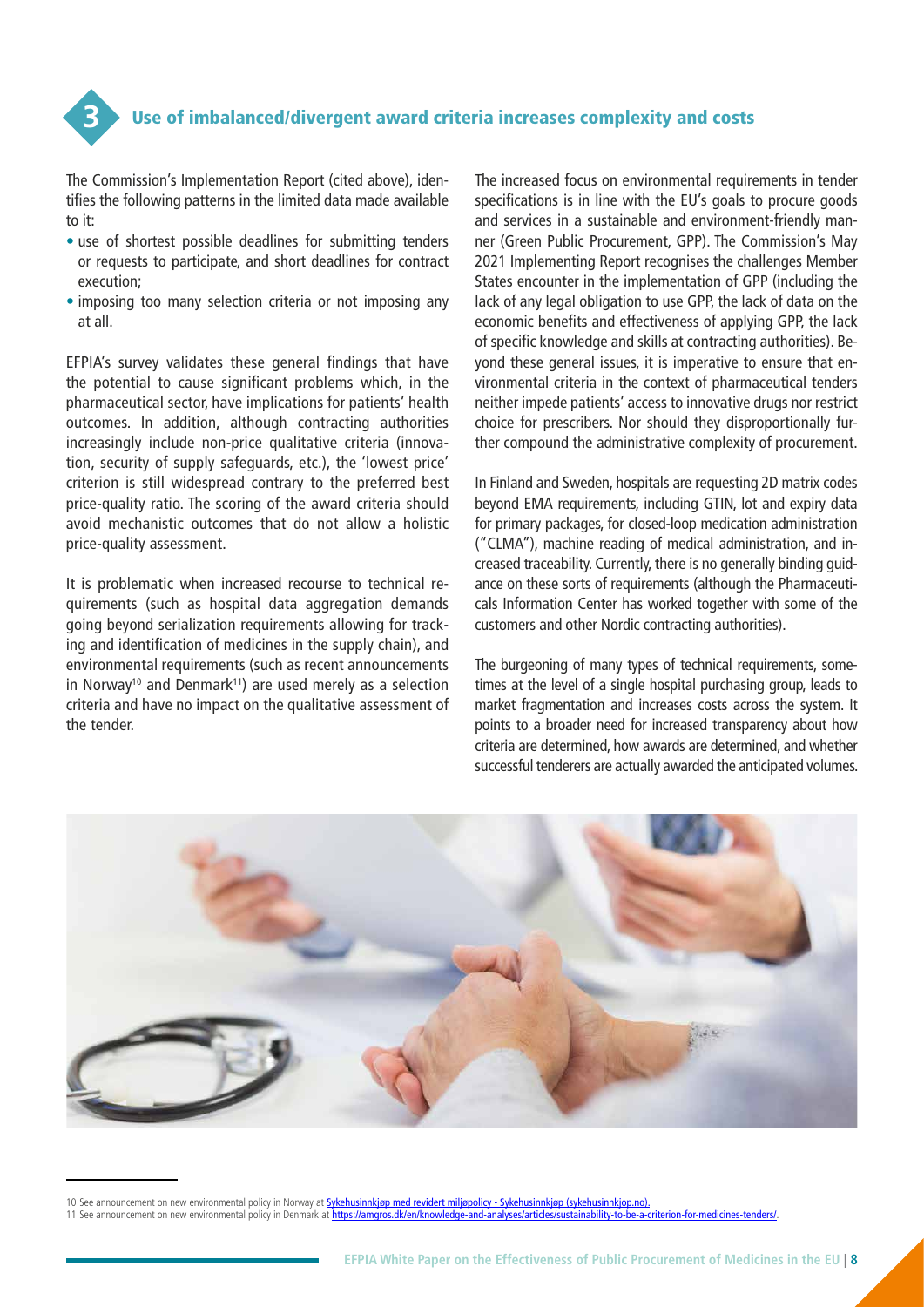<span id="page-8-0"></span>

Increased recourse to 'price only' awards threatens supply sustainability that is further compounded when combined with 'winner takes all' awards

One of the patterns recognised in the Commission's May 2021 Implementation Report is the "…preference by contracting authorities to use lowest price as an award criterion, seen as simpler and more objective; best price-quality ratio is used in limited cases, due to fears of risks in compliance audits". These phenomena featured strongly in the results of the EFPIA survey.

#### Increased recourse to 'price only' awards:

As recognised in the Report for the European Parliament on the shortage of medicines, single-winner, 'price only' tenders cause severe price erosions, reduce the number of suppliers on the market, and often result in short lead times and penalties being imposed on companies, which further exacerbates the risk of shortages.12

In a recent example, a number of Italian regional authorities teamed up on bevacizumab tenders resulting in very large single winner contracts. The tenders in most regions were won by the same bidder and multiple shortages were subsequently experienced over 12-18 months.

The prevalence of the 'lowest price criterion' can take different forms such as 'price only' tenders, tenders with insufficient weight being attached to criteria other than price, or tenders using qualitative criteria or a scoring methodology that do not enable differentiation between tenders with the result that awards are based on the lowest price despite the apparent use of qualitative criteria.13



#### CASE STUDY: QUALITATIVE CRITERIA OR A SCORING METHODOLOGY THAT DO NOT ALLOW SUFFICIENT DIFFERENTIATION BETWEEN TENDERS LEAD TO A 'PRICE ONLY' AWARD

A framework contract for biologics and biosimilars by the regional health authority of Valencia, Spain included pre-qualification quality criteria making up 80 of the total points and 20 awarded to price.

35 out of the 80 qualitative points related to criteria which are mandatory legal requirements (barcode, identification and packaging requirements) or de facto standards. All bidders meeting the qualitative threshold were awarded the framework contract, but 100% of orders were directed to the lowest price bidder unless that bidder is out of stock or there is proven clinical need for continued treatment with another product.

Due to the design of the tender and the use of qualitative criteria that do not allow for sufficient differentiation between bidders, the lowest price offer was awarded the contract.



<sup>12</sup> Opinion ([here\)](https://www.europarl.europa.eu/doceo/document/A-9-2020-0142_EN.html#title4) of the Committee on Industry, Research and Energy, para. 10 as included in the Report on shortage of medicines - how to address and emerging problem (2020/2071 (INI)). 13 The economically most advantageous tend (MEAT) is the only award criteria mentioned in the Directive. The Commission recognises that a smart setting of MEAT award criteria, rewarding both quality and price, is important for innovation (see its Guidance ([here\)](https://ec.europa.eu/docsroom/documents/45975) on Innovation Procurement of 18 June 2021 (C(2021) 4320 final). But the rules provide that public buyers can decide to use only the price criterion if allowed by national legislation (Article 67(2)). When they do use quality criteria, public buyers enjoy a wide margin of freedom in formulating them and weighing them.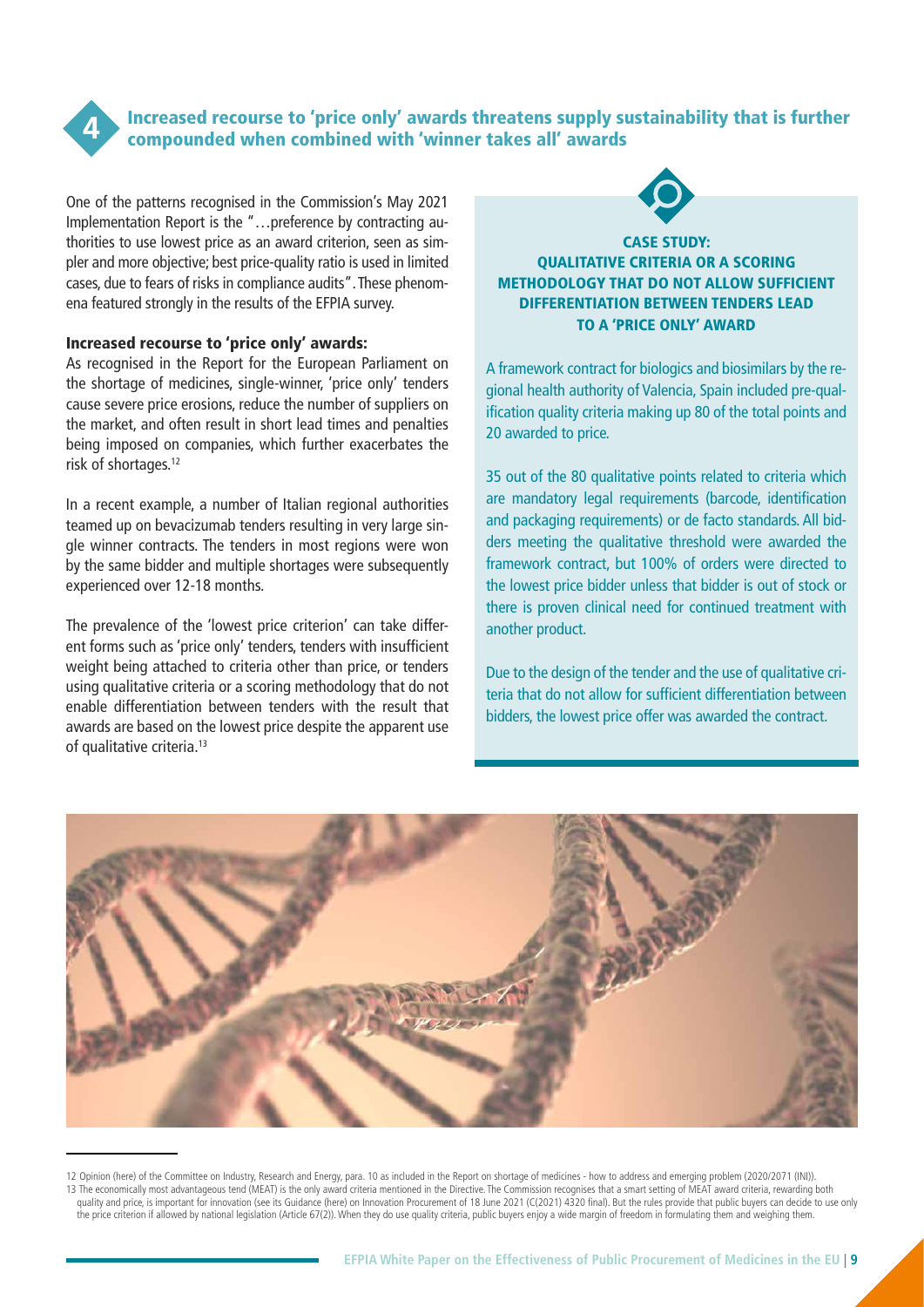These de facto 'price only' tenders can result in stock out situations and generally give rise to security of supply concerns in the short term.14 They also have long-term implications resulting from insufficient rewards for innovative products or services,<sup>15</sup> if suppliers chose not to market a product due to the commercial unattractiveness of the opportunity,<sup>16</sup> or as a result of supply concentration.<sup>17</sup>

These effects can be further compounded by concentration at the demand level in the case of cross-border joint procurement, national level tenders, or in other instances where just a few purchasing organisations represent a high proportion of total demand. There have been examples of Italian regions clustering together, and the introduction of national tenders in Spain, both of which have led to high volatility/uncertainty in planning and supply security.

#### Winner Takes All Awards:

In France, an historic "winner takes all" approach has led to shortages and product withdrawals from the market. In some drug classes, there is now only one alternative available. In order to maintain competition and avoid shortages, France has course corrected and now partly implements a 'two winners' approach in national tenders. Recent examples include trastuzumab tenders with two purchasers accounting for 50% of the total market in France.

The negative effects on long term competition are exacerbated when a 'price-only' tender is combined with a 'winner takes all' approach, especially when combined with mandatory substitution for ongoing treatments. The issues are particularly acute where the tender concerns small volumes/batches, low priced, and/or hard to make medicines, particularly when only a few suppliers are active.

To avoid these harmful effects, tender procedures should allow for effective multi-awardee framework contracts and, at a minimum, allow for the possibility for other suppliers to step in and support in the event of supply disruptions.



#### AN EXAMPLE OF GOOD PRACTICE: ITALY - THE LAW REQUIRES MULTI-AWARDEE FRAMEWORK CONTRACTS FOR THE PROCUREMENT OF OFF-PATENT BIOLOGICS

The requirement for framework contracts involving more than one supplier applies not only where the originator and its corresponding biosimilar(s) are already available at the time of the launch of the procurement procedure, but also in of the event that loss of patent exclusivity by the branded biologic occurs during the period of validity of the relevant supply contract with new biosimilar(s) being placed on the market.

This has led to a reduced number of procurement procedures, reduced transaction costs, and reduced risks of shortages.



A picture of the prevalence of the phenomenon is provided in the EFPIA survey graph below:

<sup>14</sup> According to some reports, approximately 83% of generic drug shortages in the EU today relate to products with daily prices of less than €0.10. To increase security of supply and improve the EU's manufacturing footprint, incentives are required. Attributing more weight to a wider spectrum of ESG criteria and raising the relative weightings given to supply reliability criteria would be one such incentive. 15 The negative impact on innovation and promotion of local supply (including by SMEs) of the use of "price only" tenders has also been recognised by the Expert Panel on Effective Ways of Investing in Health (EXPH) in their Opinion on Public procurement in healthcare systems, 28 April 2021, page 41-42.

<sup>16</sup> The 2019 Drug Shortages report (Drug Shortages: Root Causes and Potential Solutions, US Food and Drugs Administration, 2020, page 38) indicates that prior to a shortage, on average three companies per pharmaceutical product were not marketing products for which they had obtained authorisations.

<sup>17</sup> The Rapport Biot prepared for the French Prime Minister (Rapport au premier ministre: Mission strategique visant à reduire les penuries de médicaments essentiels, Jacques Biot, 2020) notes that increased pressure on prices and reduced margins leads to an increased concentration of production of certain APIs, sometimes to the level of only one producer remaining active. For example, the production of the API for statins is so highly concentrated that contamination at one production site led to drug shortages for over six months as no alternative was available.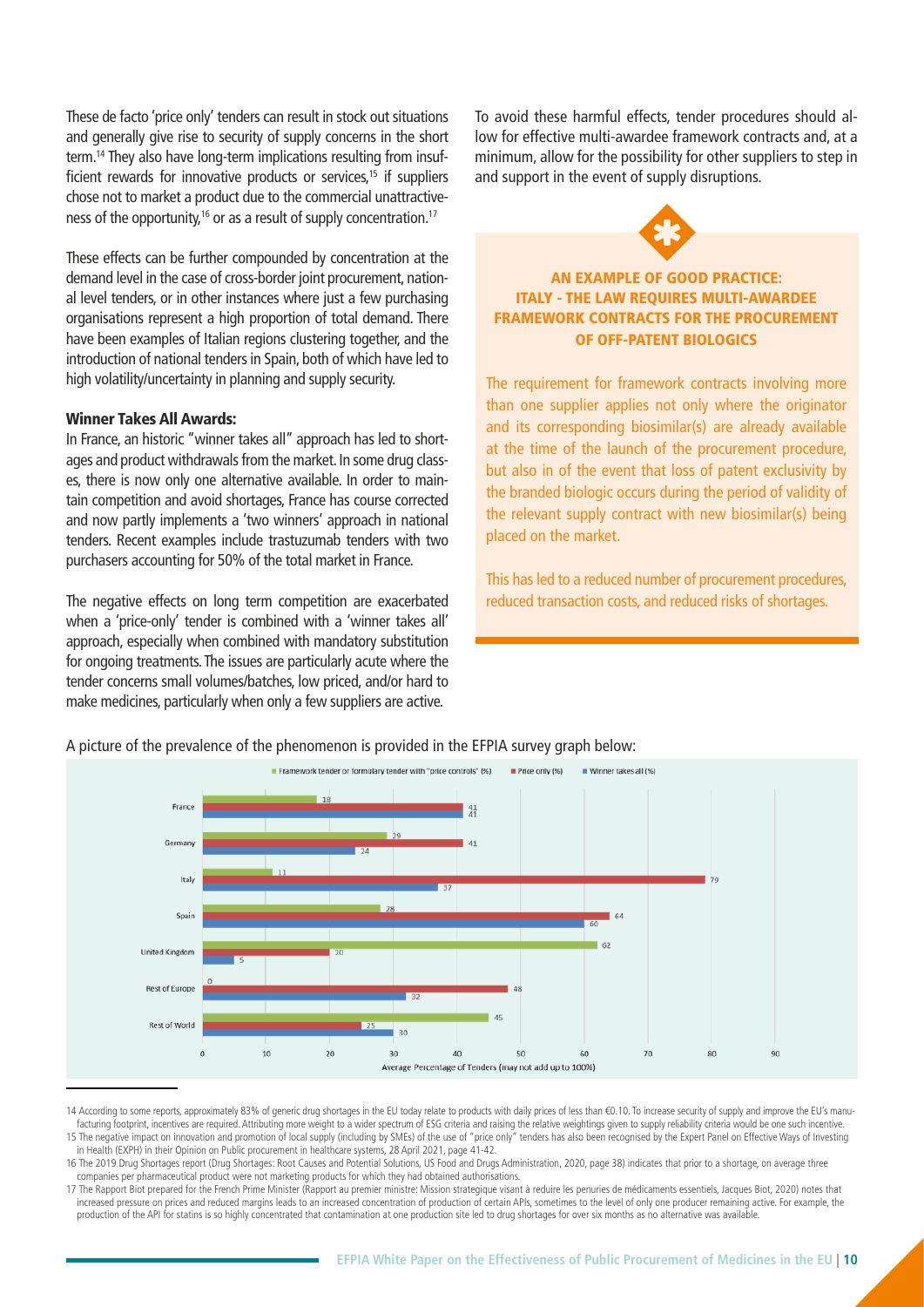<span id="page-10-0"></span>

Procuring entities and Member States should respect pricing confidentiality by not disclosing prices outside the group of tender participants. Within the group of tender participants, they should provide reasons for their award decisions, and a description of the characteristics and relative advantages of the winning bidder, including information about the price evaluation criterion without necessarily revealing the actual price.

Discounts from national reference pricing that are negotiated locally, regionally, or nationally through tender procedures are increasingly under threat of (or are) being disclosed beyond the companies participating in the tender without respecting contractual price confidentiality obligations and in breach of Article 21 Directive 2014/24/EU. 18

One manufacturer has decided not to launch the generic of a particular product in Italy because the publicly available prices in relation to the first two regional tenders showed that it was uneconomical to launch.

In contrast, the Norwegian Ministry of Health provides an example of good practice by refusing to disclose unit prices of winning and losing bids or the price difference between the two in response to freedom of information requests. Price confidentiality is an established legal principle embedded in the Public Administration Act (§13.2).

The inability to safeguard price data as agreed calls into question the exchange of any confidential data. Respect of confidentiality of tender prices, discounts and managed entry agreements (MEA) is essential for ensuring the appropriate healthcare in any market. Breaches of confidentiality may dissuade companies from entering their best price bid, or from participating in subsequent tenders, or even from launching a new product in that market with the risk of reduced competition in the long run, jeopardising wider patient access to adequate and affordable healthcare.



<sup>18</sup> In September 2018, the Czech Health Minister called for hospitals to publish the details of the discounts offered by manufacturers following which the Czech Association of Innovative Pharmaceutical Industry (AIFP) signed a memorandum agreeing that discounts would be disclosed to the Ministry of Health and relevant contracting authorities but not to the wider public.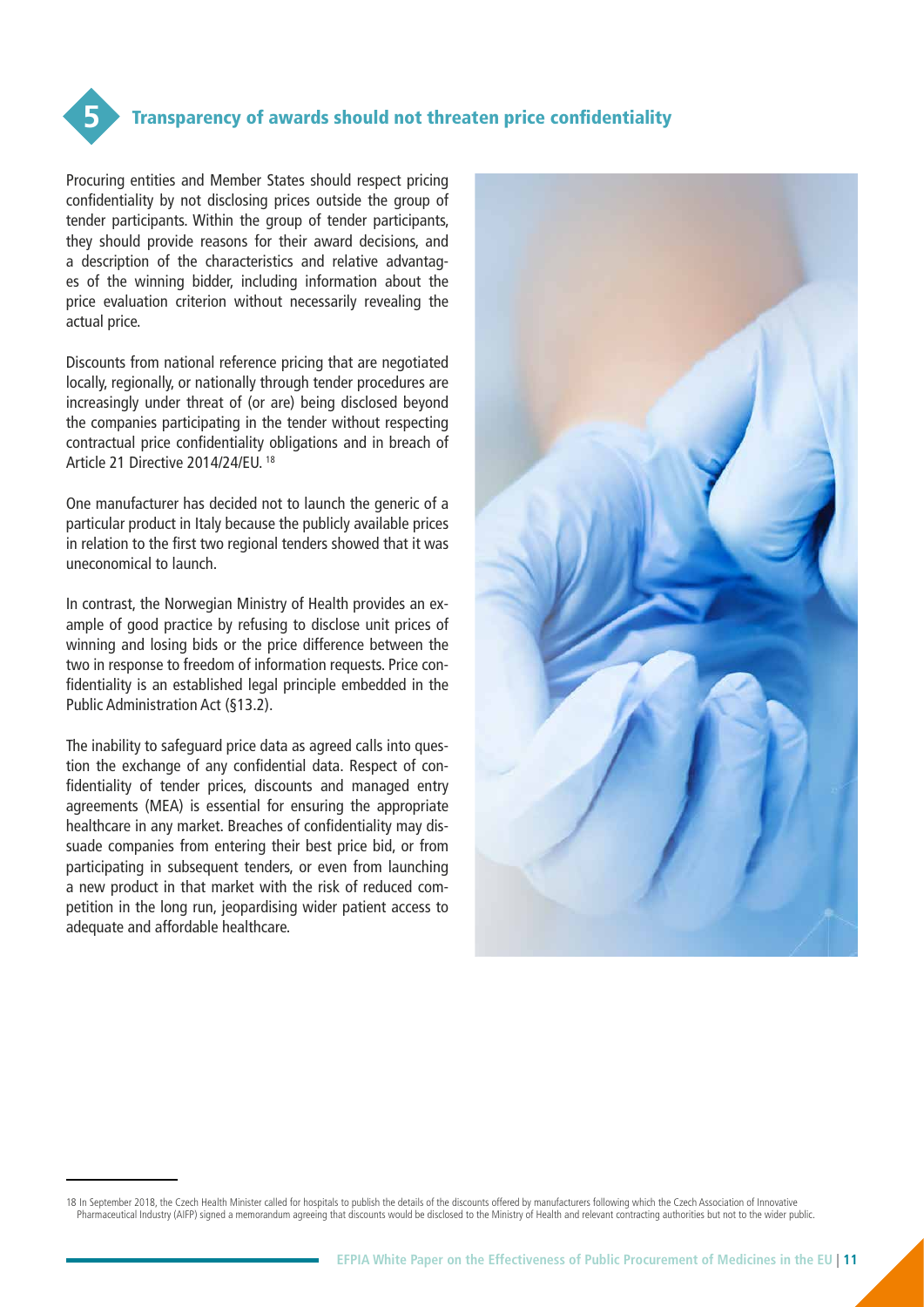<span id="page-11-0"></span>

#### Imbalanced contractual terms, insufficient tender lead time between award of contract and expected deliveries with no concomitant offtake obligations

The Commission's May 2021 Implementing Report identifies a number of issues that cause legal uncertainty in tender procedures, including political pressure to deliver a particular result, reduced time for proper planning due to pressure to get results quickly, and the use of shortest possible deadlines for submitting tenders and for contract execution.

There are a number of additional problematic phenomenon that create uncertainty and risk for successful tenderers in the pharmaceutical sector in particular.

Where a new contract enters into effect immediately as the result of a tender, this can result in the previous contractor having to destroy idle stock that it has earmarked in order to satisfy supply of security requirements under its contract. Conversely, on the award of a new tender, authorities can require deliveries of significant volumes of certain products (especially vaccines) on too short notice without due regard to the time needed to scale-up production of the specific product in question.

The practice of buyers terminating long-term contracts before the expected contract expiry in order to re-tender to secure lower prices even if just for a few short months is unhelpful. In France, for instance, hospitals may terminate contracts in a broad range of circumstances including on the loss of patent exclusivity, on the occurrence of generic/biosimilar entries, or in out of stock situations. This can have significant supply planning implications. More importantly, it undermines trust and may ultimately lead to quality suppliers declining to participate in subsequent tenders.

Sanctions for not meeting supply obligations under contract range from financial penalties to exclusion from participation in subsequent tenders. Coupled with increased recourse to security of supply obligations (such as stockpiling requirements), often with no concomitant offtake obligations on the part of the contracting authorities, this creates a level of insecurity that risks disincentivising participation in subsequent tenders for the same medicine, ultimately reducing competition.



#### CASE STUDY: INCREASING USE OF EVER MORE RESTRICTIVE STOCKPILING REQUIREMENTS

Tender: A 2021 hospital tender for different medicines in Norway required participating suppliers to keep a 30 or a 90 day stock of the medicines in the Nordic region depending on the medicine concerned.

Result: The geographic stock location clause made it economically unattractive and extremely difficult for any supplier based outside the Nordic region to participate in the tender, thus limiting competition and potentially leading to higher prices or insufficient supply of medicines. Only after intervention of the Norwegian Pharmaceutical Industry Association was the requirement modified.

Despite European case law holding that all the conditions and details of the award procedure must be formulated in a clear, precise and unambiguous manner in the contract notice or contractual documentation,<sup>19</sup> that is frequently not the case, particularly in relation to volume requirements.

For instance:

• In Finland and Sweden, the buyer is usually not guaranteed any specified volume.

• In Spain, bidders are given no volume guarantees but each needs to commit to supply the whole volume. In case the successful bidder proves unable to do so, other unsuccessful bidders can be required to step in and supply at the price level of their initial (unsuccessful) bid.

• In Italy, tender volumes required might be significantly higher than total demand and entail a long-term commitment. Bidders are often required to provide performance bonds for amounts which are disproportionate to the volumes actually purchased, or they are required to maintain large stocks of products to avoid the risk of breach of public supply contracts. Because they generally do not know what they are actually committing to, this may result in fewer bids due to the unnecessary financial burdens, risks and uncertainty. The situation is compounded by the fact that the breach of a public supply contract in Italy might result in not only the call of the performance bond (which is normally the 10% of the contract value but can be higher) but also the communication of the breach to the National Anti-Corruption Authority

19 See, for instance, Case C-25/14, UNIS et al, judgment of 17 December 2015, and Case C-216/17, AGCM, judgment of 19 December 2018.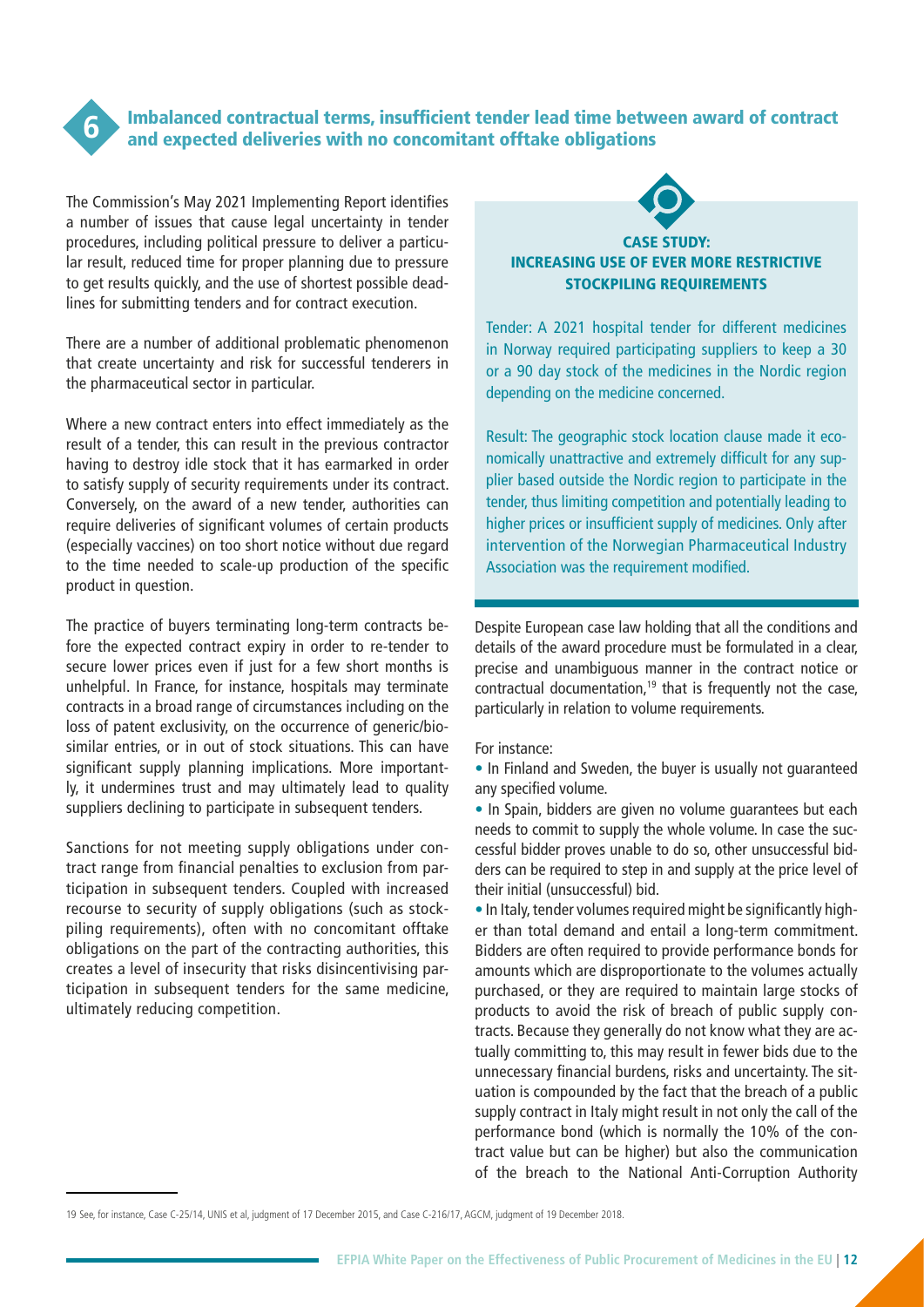(the Italian regulatory Authority for the public procurements sector) for registration in the Casellario Informatico, which is a sort of black list of economic operators that may be excluded from future public tenders.

The recent judgment of the European Court of Justice in Case 23/2020 is helpful in specifying that, in line with fundamental principles of EU law, contract notices must indicate the estimated quantity and/or value as well as the maximum quantity/value of the products to be supplied in the context of a framework agreement. Once this limit is reached, the supplier ceases to be bound. There is a need for more detailed Commission guidance that builds on these general principles to solve other pressing real world problems.

For example, the use of framework contracts that only indicate a maximum volume with corresponding supply obligations for all selected bidders, but without any minimum or guaranteed offtake obligations, can lead to some suppliers having to maintain stock that is not purchased by the contracting authority.

A variation on this is multiple winner contracts that operate in a cascade, where only the first winner has a guarantee of supplying volume, and the second winner would only be called upon if the first winner is unable to supply, and so on. This may have a negative effect on the price being offered or on the number of companies participating in the tender given the uncertainties involved for production and security of supply planning.

In the event of supply disruptions (for whatever reasons), contracting authorities should provide for the possibility for other suppliers to bridge any gaps on fair terms.

An example of good practice in this area includes NHS England procurement of adalimumab, where multiple winners are guaranteed different volumes depending on their position in the tender (the first winner getting a greater share). This ensures a competitive market but also a sustainable one with multiple suppliers staying active on the market. The potential negative impact on competition is exacerbated in case of cross-border joint procurement, where the aggregation of demand and stockpiling requirements may lead to suppliers not being able to participate.



20 Case C-23/20, Simonsen & Weel, judgment of 17 June 2021.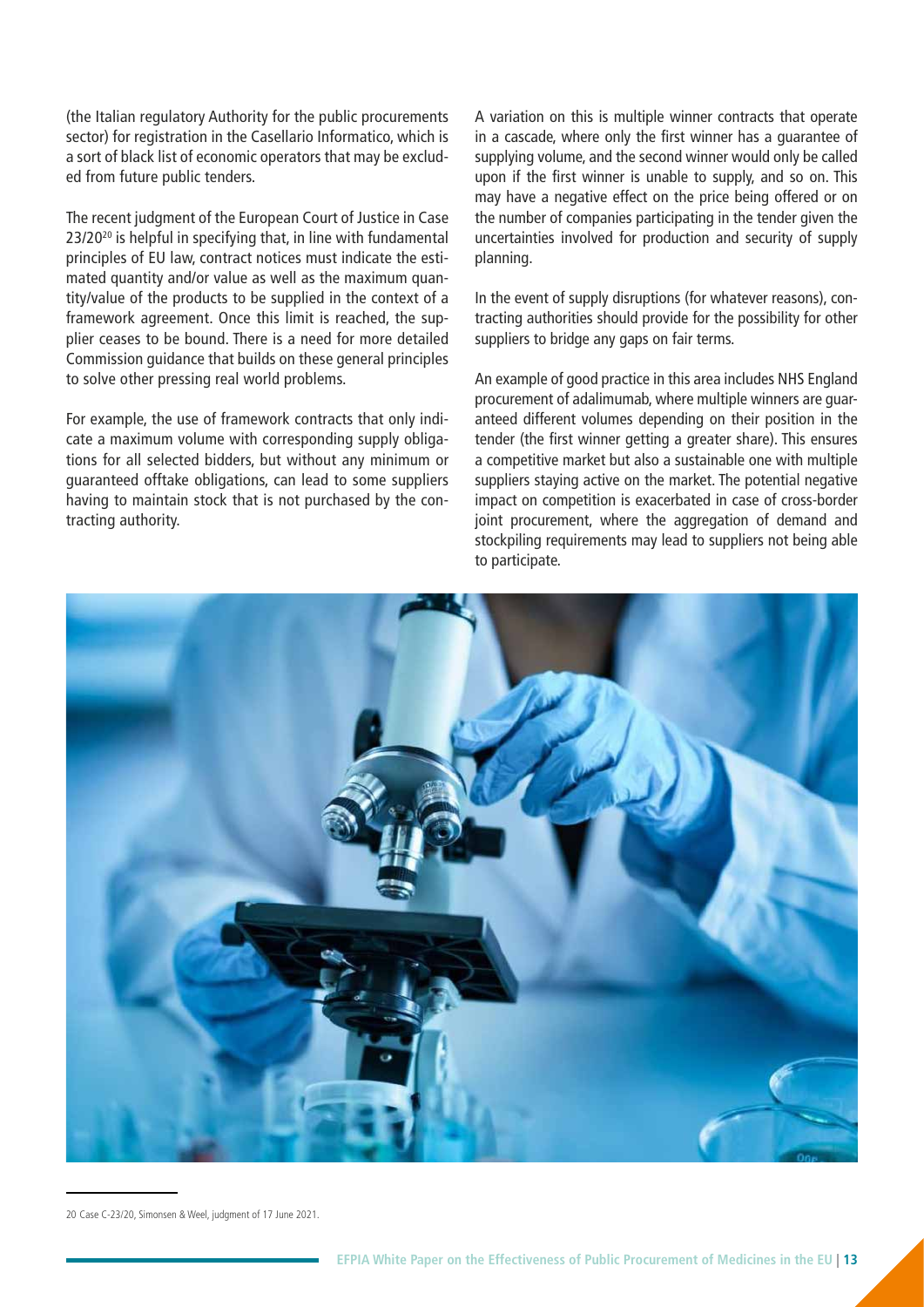<span id="page-13-0"></span>

#### Complex cross-border joint procurement procedures compounds the challenges identified

Complex cross-border joint procurement procedures come with increased challenges, exacerbating the negative trends identified above. 21

Decision 1082/2013/EU<sup>22</sup> is currently the legal basis for voluntary joint procurement of medical countermeasures for serious cross-border threats to health, a notion that is construed broadly to refer to situations that are life-threatening or "otherwise serious hazard to health" (Article 3(g)).

It is crucial that joint procurement arrangements in this context involve close coordination with the industry and are structured so as to avoid undue market distortions or concentration of demand, which could further reduce competition and jeopardise the ability to respond to Member States' needs.

Commission guidance should extend to the joint procurement of medical countermeasures in light of lessons learned from the June 2020 joint tender for ICU at the height of the Covid-19 pandemic.23 In this context, it is important for government and policy makers both at EU and national level to work closely with the industry to:

- ensure the rapid development, production, supply and distribution of high-quality medicines in response to any serious cross-border threat to health,
- ensure that borders are kept open and no artificial market supply disruptions are enacted,
- avoid disruptions that duplicative layers of joint and subsequent national procurement efforts entail, and
- ensure that the rights of non-participating Member States are respected.



<sup>21</sup> The Expert Panel on Effective Ways of Investing in Health (EXPH) in their Opinion ([here\)](https://op.europa.eu/en/publication-detail/-/publication/0fa5efff-b138-11eb-8307-01aa75ed71a1/language-en) on Public procurement in healthcare systems, 28 April 2021, recognises the additional complexities raised by joint procurement and the possible resulting negative consequences.

<sup>22</sup> Decision No 1082/1013/EU of the European Parliament and of the Council of 22 October 2013 on serious cross-border threats to health and repealing Decision No 2119/98/EC, O.J. 2013 L 293/1 that will be repealed upon the adoption and entry into force of the Proposal for a Regulation of the European Parliament and of the Council on serious cross-border threats to health and repealing Decision N°1082/2013/EU, European Commission, COM(2020) 727 final, 11 November 2020.

<sup>23 &#</sup>x27;Call for tenders [\(here](https://www.medicinesforeurope.com/wp-content/uploads/2020/06/20200625-Letter-call-for-tenders-SANTE.pdf)) SANTE/2020/C3/29 for the supply of medicinal products used for intensive care patients subject to the novel coronavirus (COVID-19) disease'.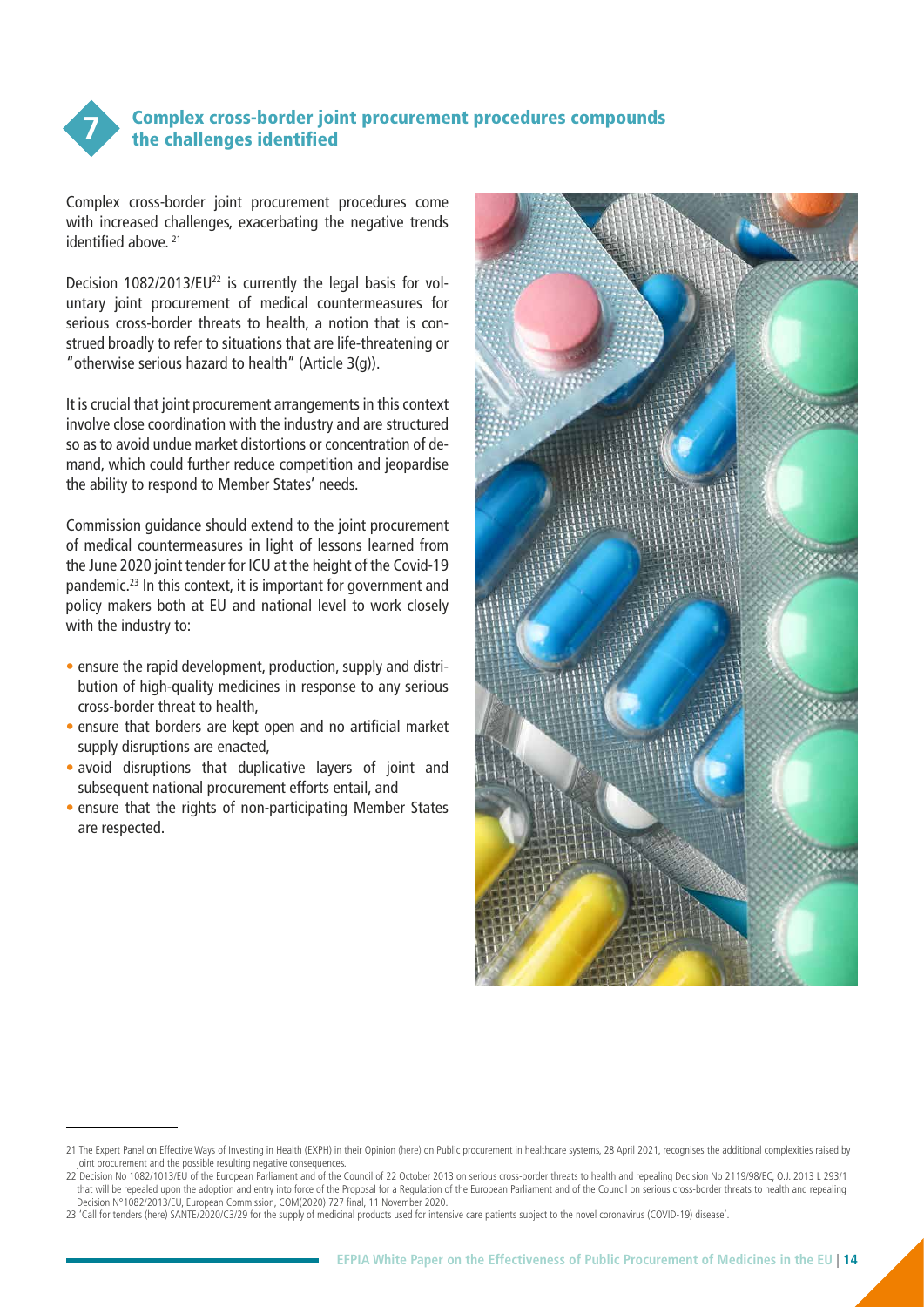### <span id="page-14-0"></span>**CALL FOR THE ADOPTION OF BEST PRACTICE GUIDANCE FOR EFFECTIVE PROCUREMENT**

The procurement of healthcare goods and services should respect fundamental procurement principles guaranteeing an open, transparent, objective, non-discriminatory award procedure leading to the selection of the most economically advantageous offer based on the best price-quality ratio.

To ensure that procurement practices are effective and sustainable, contributing to wider patient access and increased security of supply, EFPIA invites the European Commission to adopt guidance for the procurement of medicines.24 Those guidelines should strongly advocate for Member States to provide for: (i) increased input from clinical experts in tender preparation; (ii) a balanced assessment of qualitative and quantitative award criteria leading to effective multi-awardee framework contracts; and (iii) respect of pricing confidentiality following a transparent and predictable tender process.

EFPIA urges the Commission and Member States to: (i) limit EU-led cross-border joint procurement to situations of serious threats to health; (ii) avoid unnecessary duplication of tender procedures or stockpiling requirements by participating Member States; and (iii) respect the voluntary nature of such processes.

Therefore, and in order to address shortcomings in national and cross-border joint procurement processes that negatively impact the sustainable supply of medicinal products to national markets as identified above, EFPIA calls on national competent authorities to embrace the above-mentioned best practice principles and invites:

1. The European Commission to adopt, on the basis of Article 168 TFEU, best practice guidance in dialogue with Member States in order to improve the working of procurement processes to better meet societal expectations and patient needs;

2. The EU Member States (including national/regional competent authorities) to establish a platform to hold an annual structured discussion involving key stakeholders with a view to progressively improving national procurement processes in compliance with the best practice guidance;

3. The European Commission to closely monitor the implementation of joint procurement of healthcare products under EU Decision 1082/2013/EU on serious cross-border threats to health (currently under repeal) in terms of scope, process, and participation.



<sup>24</sup> This call is in line with the July 2020 Motion for a European Parliament Resolution on the shortage of medicines - how to address an emerging problem, paras. 28-29. [https://www.europarl.europa.](https://www.europarl.europa.eu/doceo/document/A-9-2020-0142_EN.html) eu/doceo/document/A-9-2020-0142\_EN.htm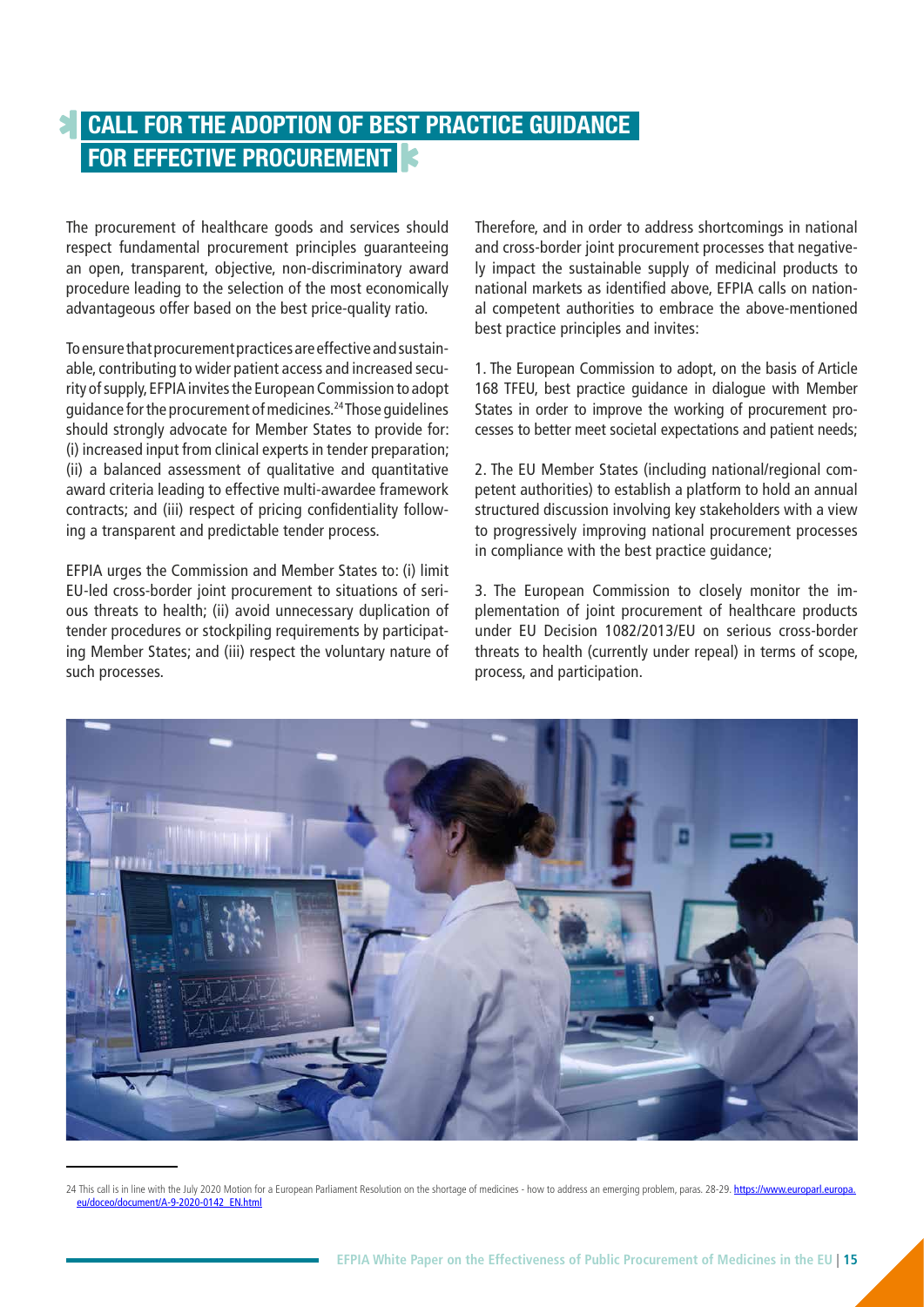### <span id="page-15-0"></span>**ANNEX 1: OVERVIEW OF THE EU PUBLIC PROCUREMENT FRAMEWORK**

6

**Public procurement or tendering is the process by which**  $\begin{array}{c} \bullet \\ \bullet \end{array}$ public authorities, such as government departments, local authorities or public hospitals, purchase work, goods or services from suppliers. The European Union has adopted directives that regulate the use of tenders for public sector procurements in general, and for healthcare purchasing in Europe specifically.

All procurement by national, regional or local public authorities in the EU, including for healthcare goods and services, must respect certain fundamental EU law principles and, in particular on: free movement of goods and services and freedom of establishment; equal treatment and non-discrimination on the grounds of nationality; and transparency and proportionality.

2

3

For procurement procedures exceeding the threshold of EUR 139,000 (central government entities) or EUR 214,000 (regional or local public authorities), the EU Public Procurement Directive applies (Directive 2014/24/EU). The Directive lays down detailed rules that Member states are required to transpose into national legislation bearing in mind any European Commission non-binding guidance, and the case law of the EU Courts.

**4** The public procurement rules are designed to contribute < to sustainable economic growth and achieve value for money. In principle, both objectives are aligned, but a short term emphasis on value for money may be harmful for longer-term sustainability and may negatively impact innovation incentives. For that reason, Article 67(1) of the Directive 2014/24/EU sets out the general rule that contracts should be awarded based on the most economically advantageous tender ("MEAT"). What is most economically advantageous can be assessed on price or on cost using a cost-effectiveness approach. It may include the best price-quality ratio to be assessed on the basis of qualitative, environmental or social criteria for example. The Directive allows Member States to prevent or limit the circumstances in which awards can be granted on the basis of price or cost only, which indicates that the best price-quality ratio should be the preferred approach (Article 67(2)).

Cross-border joint procurement for healthcare products is currently possible under both Directive 2014/24/EU as well as under EU Decision 1082/2013/EU on serious cross-border threats to health. Directive 2014/24/EU includes among its objectives facilitating cooperation between contracting authorities and enhancing the benefits of the internal market by encouraging more cross-border procurement amongst the Member States (Recital 73, Article 39).

Decision 1082/2013/EU aims at improving cooperation between the EU and the Member States, including by joint procurement by the EU institutions with the Member States. Decision 1082/2013/EU was the legal basis for the adoption of the Joint Procurement Agreement for medical countermeasures (JPA) on 10 April 2014, which is a voluntary mechanism enabling participating EU countries and the EU institutions to make joint purchases to counter different categories of cross-border health threats, including vaccines, antivirals and other treatments. Decision 1082/2013/EU served as the legal basis for a number of joint procurement procedures in response to the COVID-19 health crisis (masks, gloves and protective equipment), and for the supply of medicinal products used for intensive care patients.

Decision 1082/2013/EU is currently being repealed and will be replaced by the November 2020 proposal for a Regulation on serious cross-border threats to health that aims to strengthen preparedness in response planning, including improved data reporting and strengthened EU intervention, including in procurement. The text is currently in inter-institutional negotiations between the Commission, the European Parliament and the European Council.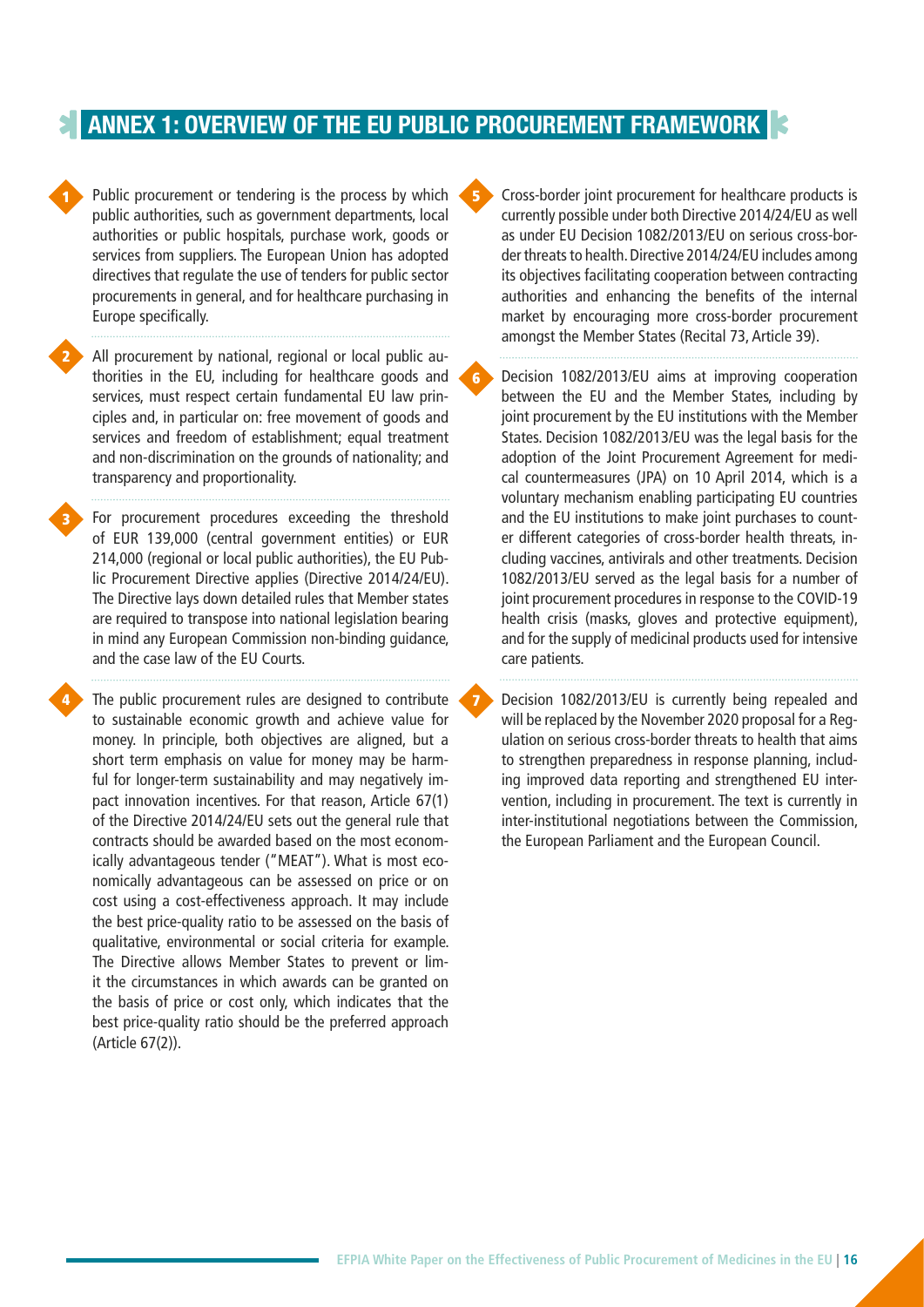### <span id="page-16-0"></span>**ANNEX 2: OVERVIEW OF KEY SURVEY FINDINGS**

Are you aware of tenders that:

Resulted in a single supplier and increase risk of supply irregularity?

Could potentially have resulted in limiting access for patients to drugs?

Penalty: has your organisation been penalised financially for being unable to supply a product in accordance with the contract?

Winner Takes All: are you aware of examples where "winner takes all" tendering has resulted in only one supplier remaining in a...

Inferiority: are you aware of a tender that may have resulted in the selection of a drug that is clinically inferior to a drug from another...

Exclusion: are you aware of examples where a bidder has been excluded from participating in future tenders due to instances of...

Included tender terms such as pricing transparency or compliance requirements, that resulted in no bid?

Single Bidder: has your organisation decided not to participate in subsequent tenders (2 or more) for a product, leaving a single...